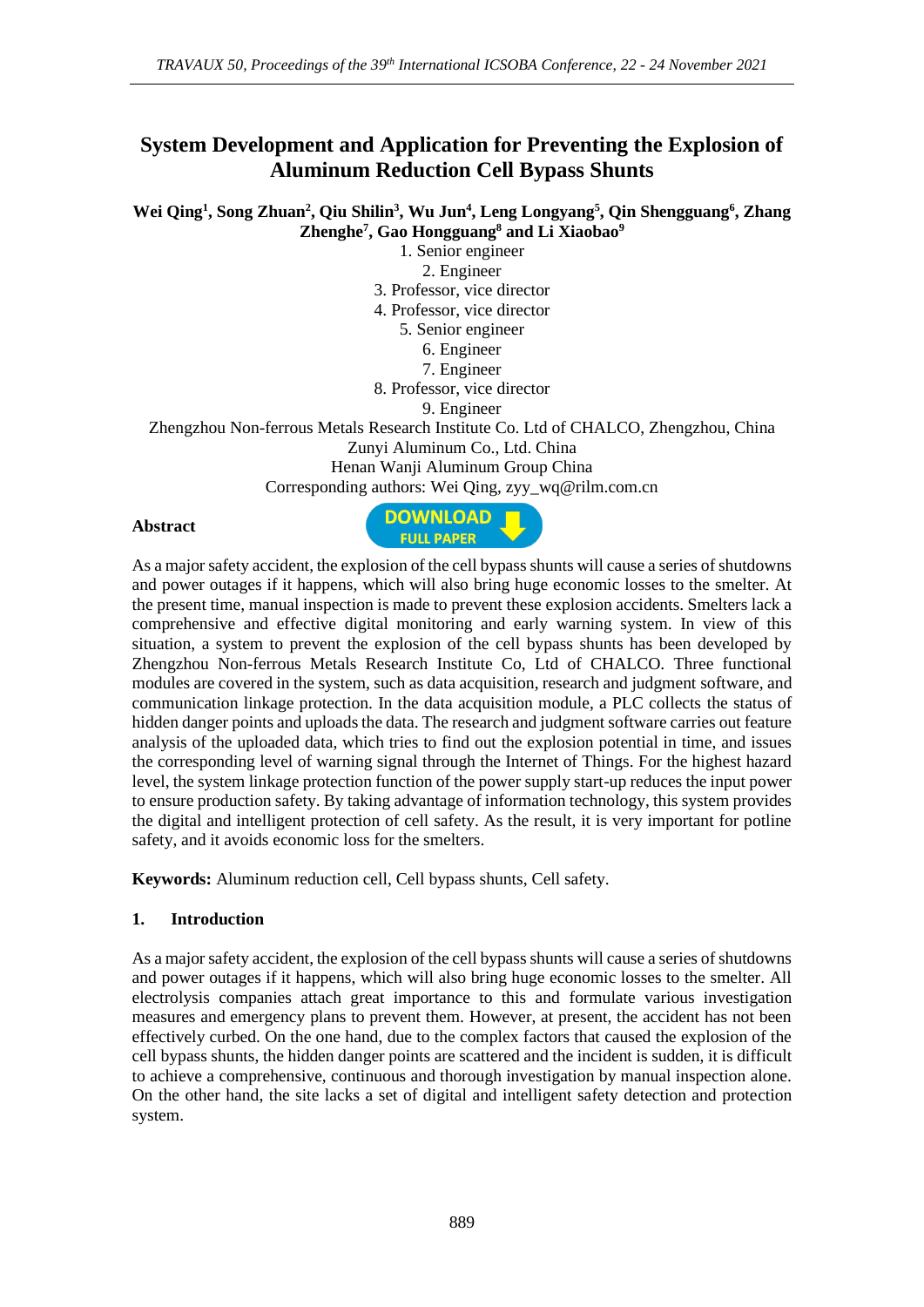In response to this situation, Zhengzhou Nonferrous Metals Research Institute Co., Ltd. of CHALCO has developed a system to prevent the explosion of the cell bypass shunts, using information technology to prevent it, and eliminate unsafe hidden dangers, ensuring the safety of electrolytic production and avoiding major economic losses.

## **2. Accident Analysis and Identification**

By classifying the causes of historical explosions of the cell bypass shunts, it is found that the causes mainly include: serious bias current in cell preheat, cell tap-out, abnormal contactor, high anode-to-cathode distance (ACD) in operation process, high anode effect voltage and nontechnical reasons (non-technical reasons refer to natural disasters such as earthquake and flood, which are not discussed in this paper). Further analysis shows that before each accident, the data related to the electrolytic cell has its own characteristics. Therefore, through the collection, analysis and mining of the data related to aluminum electrolysis, the accident characteristics can be extracted to form a recognition algorithm to predict the explosion risk at the cell bypass shunts in advance.



**Cause analysis of explosion accident of bypass shunts**

**Figure 1. Classification of explosion causes of the cell bypass shunts.**

# **2.1. Identification Technology of Severe Current Unbalance during Cell Preheat**

During the start-up stage of cell preheat, if the temperature distribution is uneven or the anode is abnormal, a large current will concentrate on one anode or its flexible connection, forming a serious problem. Excessive current will melt the electrical transition joints, which will lead to a vicious cycle of current overload, resulting in the burnout of the electrical transition joints one after another and the explosion of the short-circuit shunt. Through the study of historical data, it was found that when serious unbalance of the current occurs during preheat, the resistance balance of the whole electrolytic cell is destroyed and the cell voltage variation is abnormal. Therefore, the serious current unbalance during the cell preheat can be identified in advance according to the variation relationship and characteristics of voltage and current during the preheat.